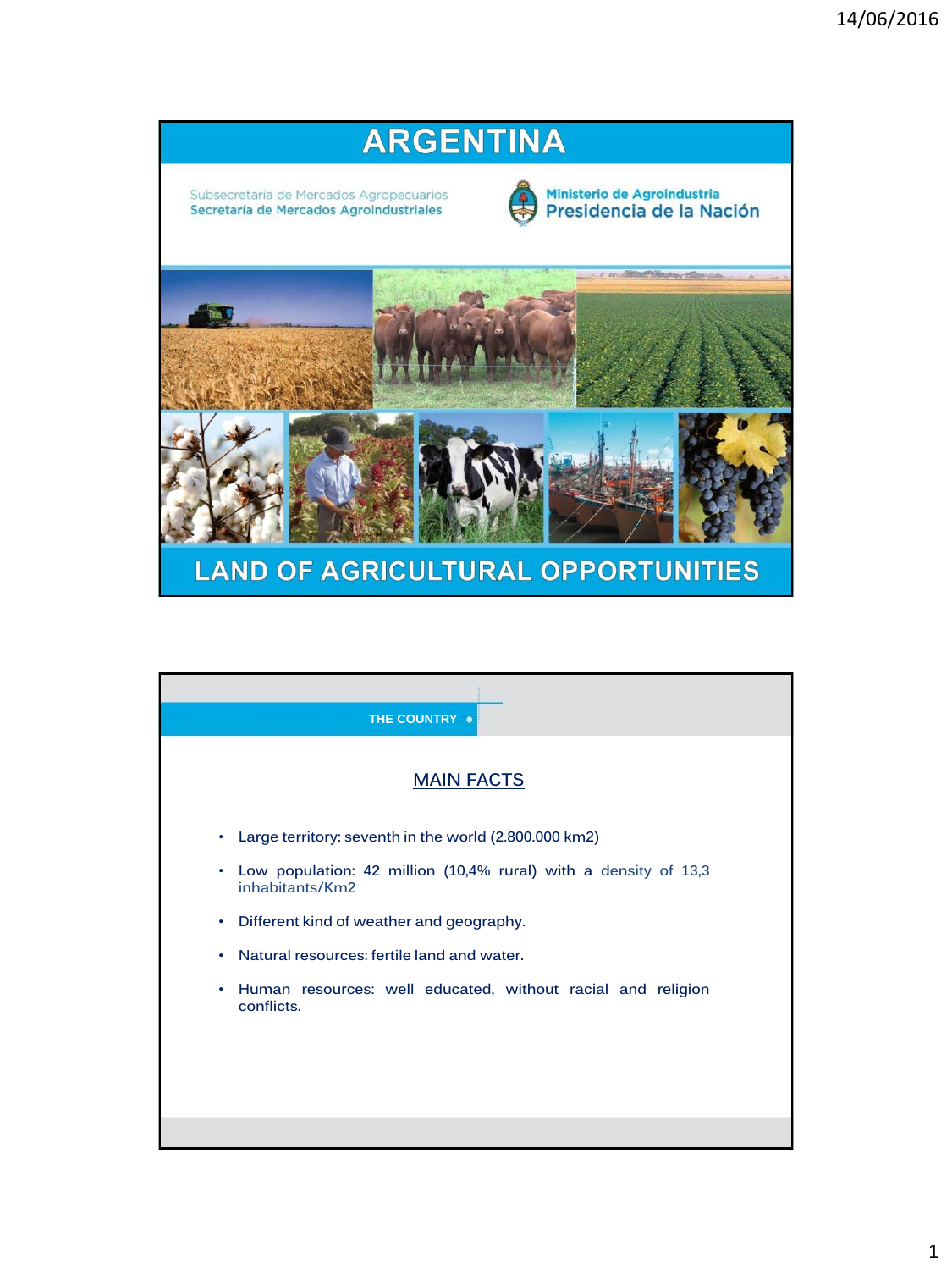

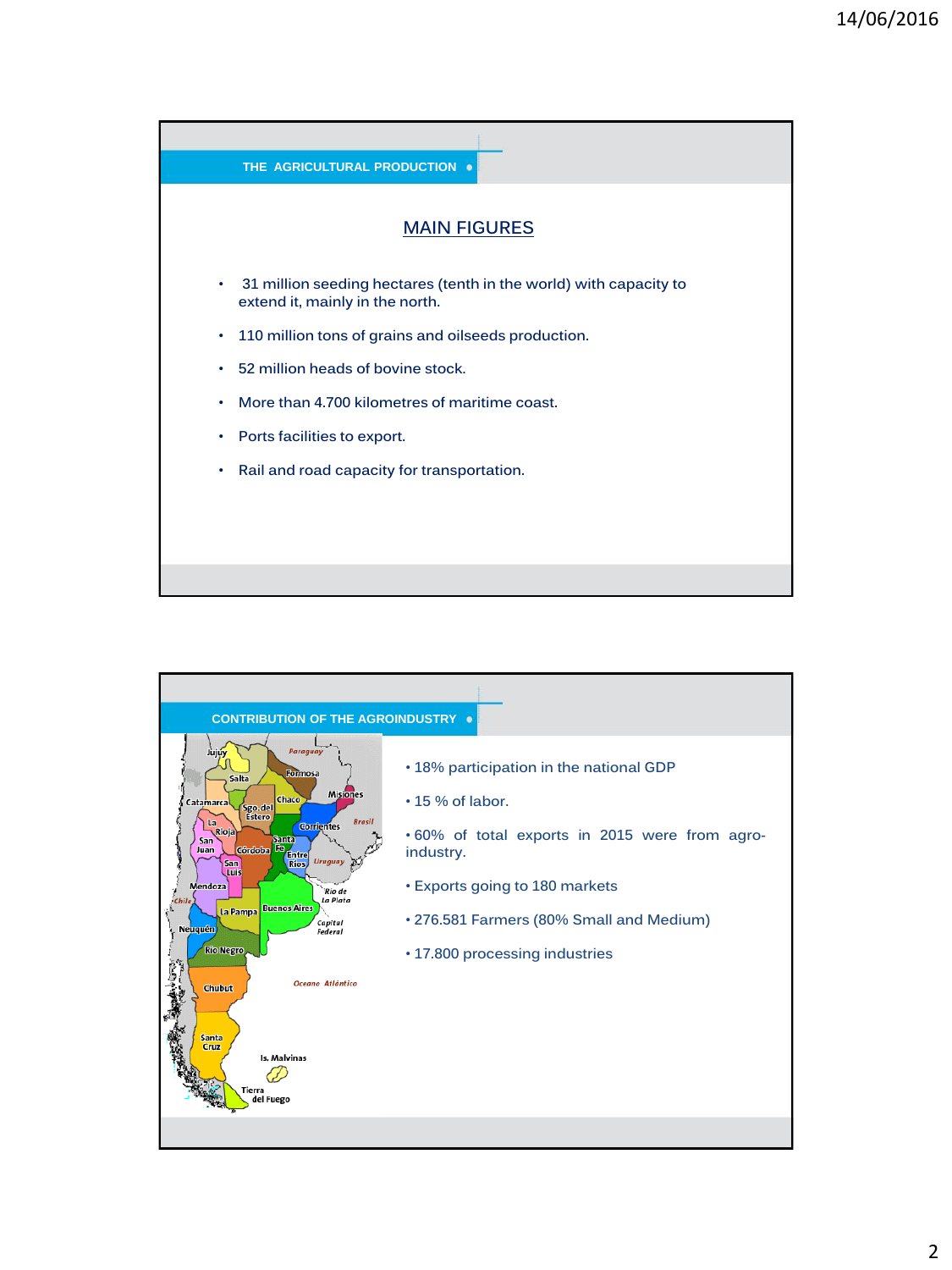

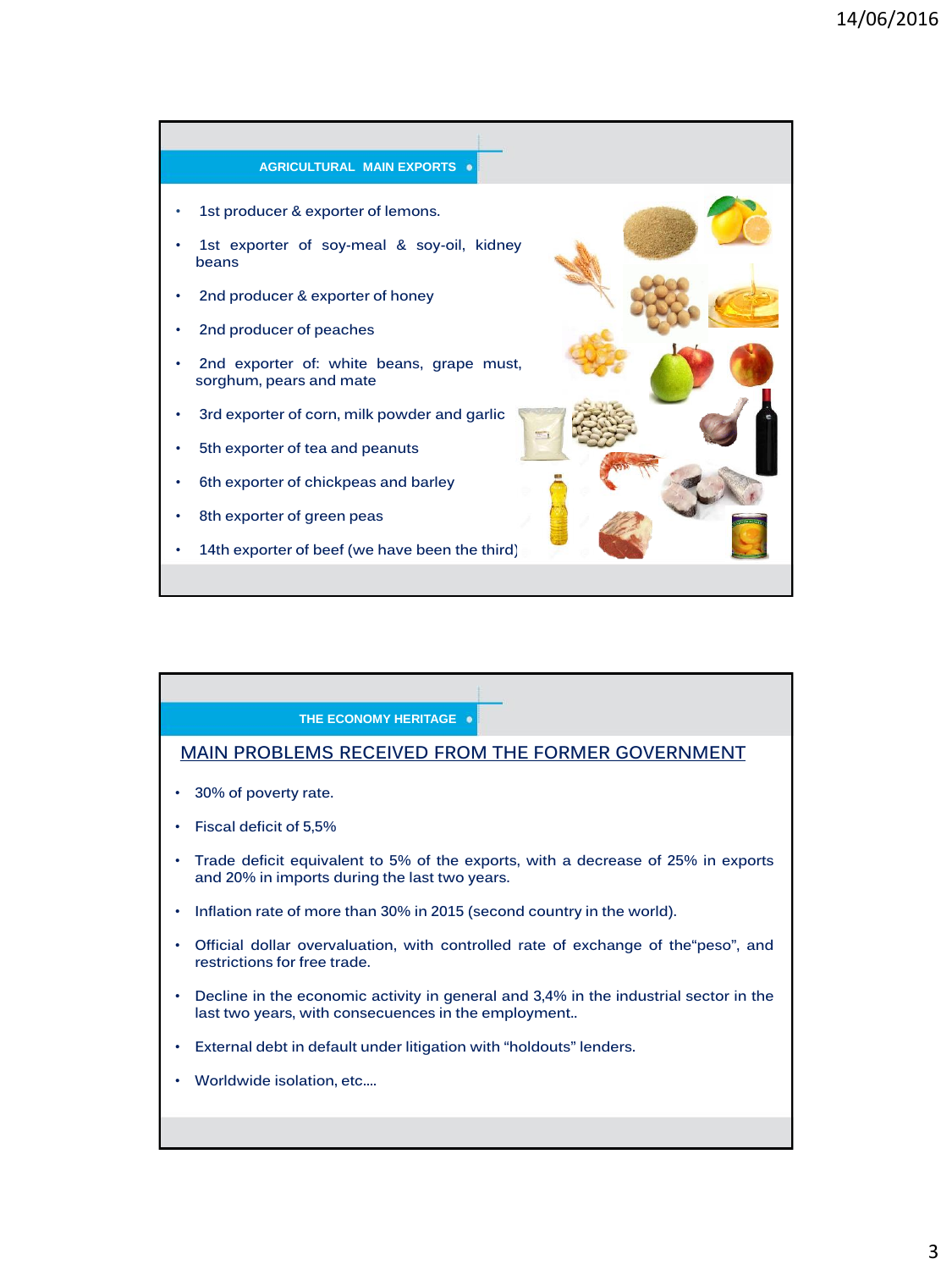

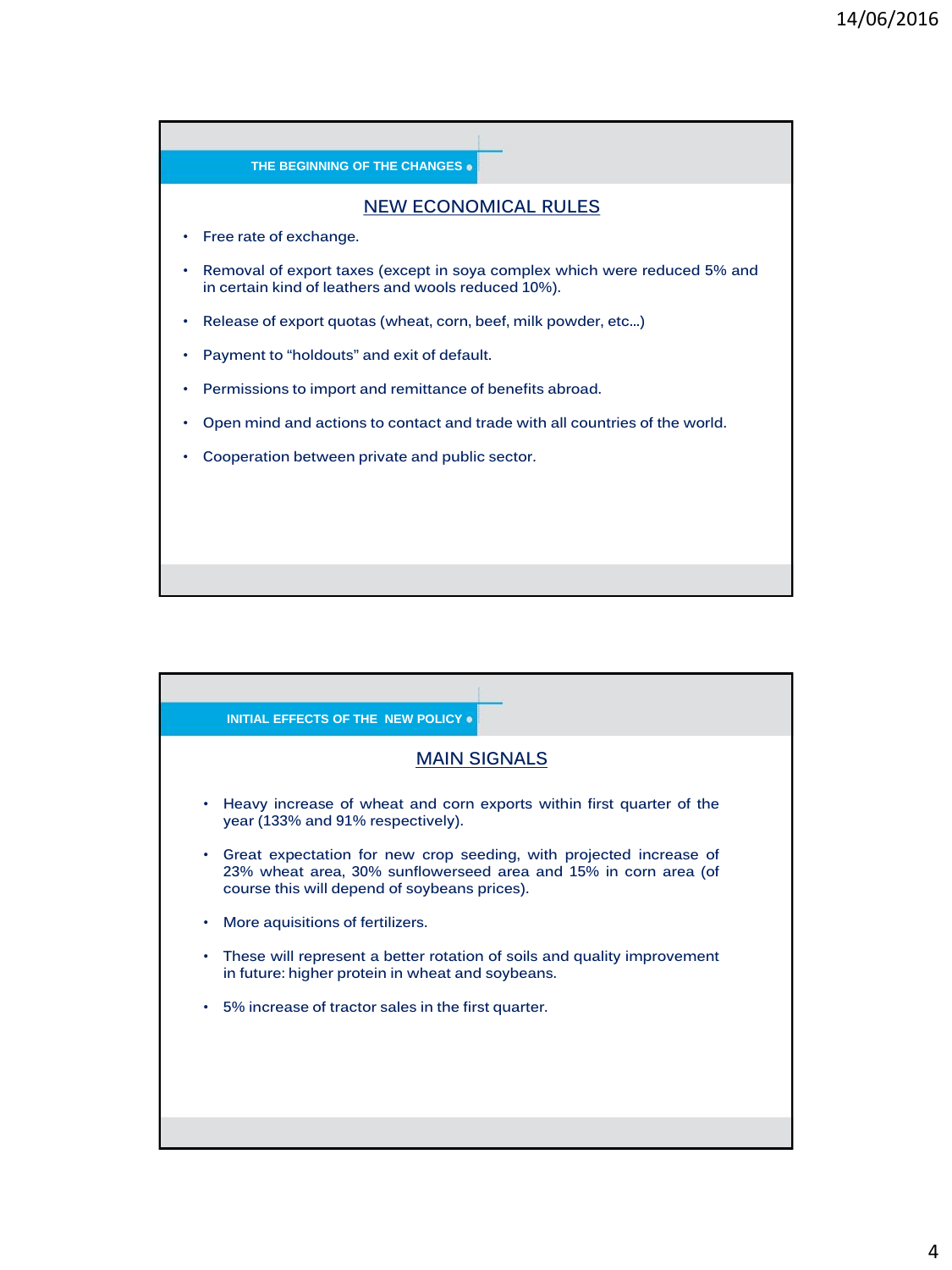| <b>WHEAT FIGURES ·</b>             |                |         |
|------------------------------------|----------------|---------|
| Wheat                              |                |         |
| Supply and demand<br>Date 31/05/16 |                |         |
| Crop                               | 2016/17*       | 2015/16 |
| (million metric tons)              |                |         |
| <b>Initial Stock</b>               | 1,11           | 4,21    |
| Production                         | 15,37          | 11,30   |
| Seeding area (million hectares)    | 5,30           | 4,37    |
| Yield (tons/ha)                    | 2,90           | 2,59    |
| Supply                             | 16,48          | 15,51   |
| Local consumption                  | 6,40           | 6,40    |
| Seeding                            | 0.80           | 0.80    |
| Milling                            | 5,60           | 5,60    |
| Exports                            | 9,00           | 8,00    |
| Demand                             | 14,40          | 14,40   |
| Carry over                         | 1,10           | 1,11    |
| <b>DJVE</b>                        | $\Omega$       | 7,318   |
| Purchases by exporters.            | $\mathbf 0$    | 4,957   |
| Already exported                   | $\mathbf{0}$   | 5,115   |
| Purchases by millers               | $\overline{0}$ | 2,175   |
| * Proyection                       |                |         |
|                                    |                |         |

| <b>CORN FIGURES</b> .                                                                                                                                        |          |         |  |  |
|--------------------------------------------------------------------------------------------------------------------------------------------------------------|----------|---------|--|--|
| Corn                                                                                                                                                         |          |         |  |  |
| Supply and demand<br>Date 31/05/16                                                                                                                           |          |         |  |  |
| Crop                                                                                                                                                         | 2015/16* | 2014/15 |  |  |
| (million tons)                                                                                                                                               |          |         |  |  |
| <b>Initial Stock</b>                                                                                                                                         | 4,30     | 4,30    |  |  |
| Production                                                                                                                                                   | 37,90    | 33,80   |  |  |
| Seeding area (million hectares)                                                                                                                              | 5,99     | 6,00    |  |  |
| Yield (tons/ha)                                                                                                                                              | 8,04     | 7,30    |  |  |
| Supply                                                                                                                                                       | 42,20    | 38,10   |  |  |
| Local consumption                                                                                                                                            | 14,80    | 14,70   |  |  |
| Milling (**)                                                                                                                                                 | 2,80     | 2,50    |  |  |
| Animal feeding (***)                                                                                                                                         | 12,00    | 12,20   |  |  |
| Exports                                                                                                                                                      | 24,00    | 19,10   |  |  |
| Demand                                                                                                                                                       | 38,80    | 33,80   |  |  |
| Carry over                                                                                                                                                   | 3,40     | 4,30    |  |  |
| D.JVF                                                                                                                                                        | 16,94    | 19,578  |  |  |
| Purchase by exporters.                                                                                                                                       | 11,47    | 21,198  |  |  |
| Already exported                                                                                                                                             | 5,38     | 19,100  |  |  |
| * Provection.<br>** Include dry and wet milling and bioethanol production.<br>*** Corn feeding as grain.<br>Production expected for 2016/17: 41 million tons |          |         |  |  |
|                                                                                                                                                              |          |         |  |  |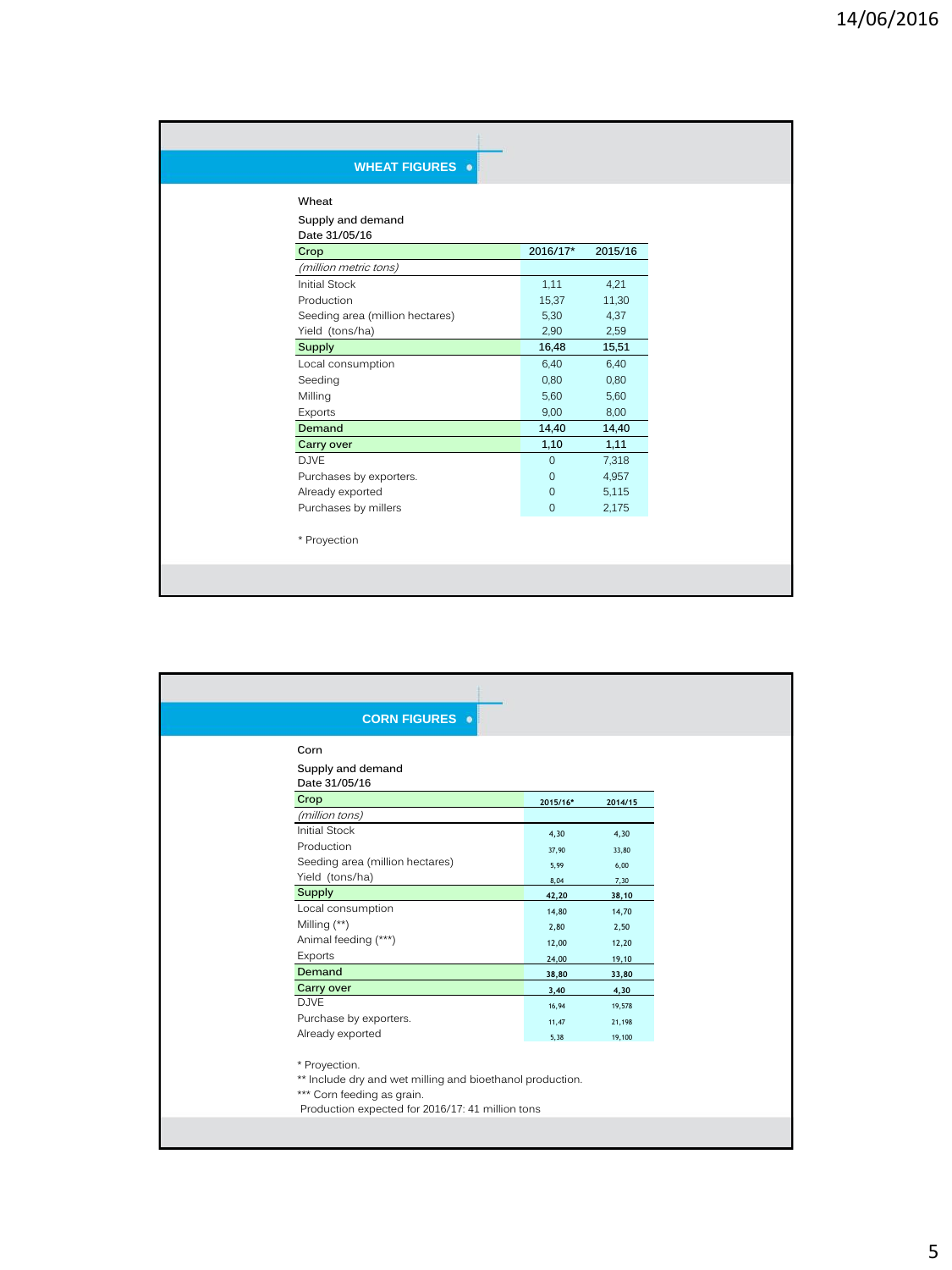| <b>SOYBEANS FIGURES ·</b>          |          |         |
|------------------------------------|----------|---------|
| Soybeans                           |          |         |
| Supply and demand<br>Date 31/05/16 |          |         |
| Crop                               | 2015/16* | 2014/15 |
| (million metric tons)              |          |         |
| <b>Initial Stock</b>               | 8,00     | 5,60    |
| Production                         | 57,60    | 61,40   |
| Seeding area (million hectares)    | 20,65    | 19,79   |
| Yield (tons/ha)                    | 2,79     | 3,10    |
| <b>Supply</b>                      | 65,60    | 67,00   |
| Local consumption                  | 48,00    | 47,50   |
| Seeding and others                 | 2,50     | 2,40    |
| Crushing                           | 45,50    | 45,10   |
| Exports                            | 11,00    | 11,50   |
| Demand                             | 59,00    | 59,00   |
| Carry over                         | 6,60     | 8,00    |
| <b>DJVE</b>                        | 7,00     | 11,81   |
| Purchases by exporters.            | 8,73     | 15,55   |
| Already exported                   | 0,98     | 11,50   |
| Purchases by millers               | 15,71    | 40,96   |
| * Proyection                       |          |         |
|                                    |          |         |